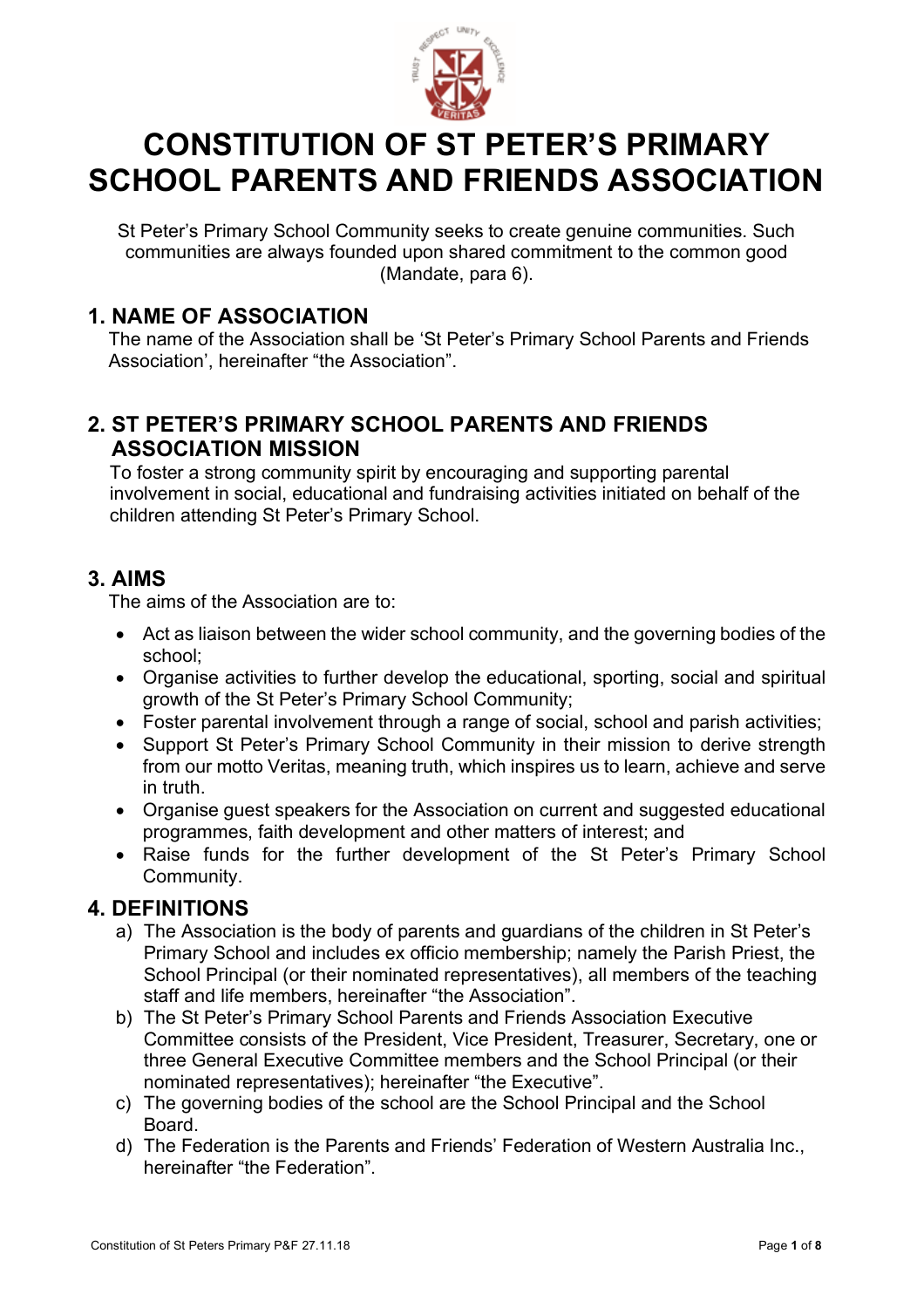

- e) Ex-officio members consist of; the Parish Priest, the School Principal (or nominated representatives), all members of the teaching staff and life members; hereinafter "the ex officio".
- f) The Annual General Meeting is hereinafter "the AGM".
- g) The School Leadership Team consist of the School Principal and both Assistant Principals; hereinafter "the School Leadership Team".

#### **5. AFFILIATION**

The Association is affiliated with the Parents and Friends' Federation of Western Australia Inc. and the annual subscription fee is paid by the Association.

# **6. MEMBERSHIP OF THE ASSOCIATION**

- (a) Any parent or guardian of a child attending or enrolled at St Peter's Primary School who supports the aims of the Association.
- (b) The Parish Priest and the School Principal (or their nominated representatives), all members of the teaching staff and life members; shall be deemed ex-officio members of the Association.

# **7. CODE OF CONDUCT**

All members of the association are required to adhere with the 'St Peter's Primary School Code of Conduct' and display behavior that aligns with the 'St Peter's TRUE Values'.

## **8. P&F ASSOCIATION LEVY**

- (a) The voluntary levy amount is recommended by the School Board. When a voluntary levy increase is required, these changes are announced and at the AGM.
- (b) A voluntary Association levy is payable by members other than ex-officio members, Parish Priest, School Principal and teaching staff or life member; unless they are a parent or guardian of a child/children currently enrolled at St Peter's Primary School. Members shall be asked to pay this levy in the annual school fees.
- (c) Monies received from the levy, will be used for the sole purpose of activities that align with the 'AIMS' outlined in this Constitution.

## **9. LIFE MEMBERSHIP**

This annual award applies to any existing member/s of the community believed to have made a significant and enduring contribution by undertaking activities focused on the betterment of the children attending the School or the School Community as a whole, may be nominated for Life Membership.

The nomination/s will then be reviewed by the governing bodies of the school. This decision is announced at the AGM.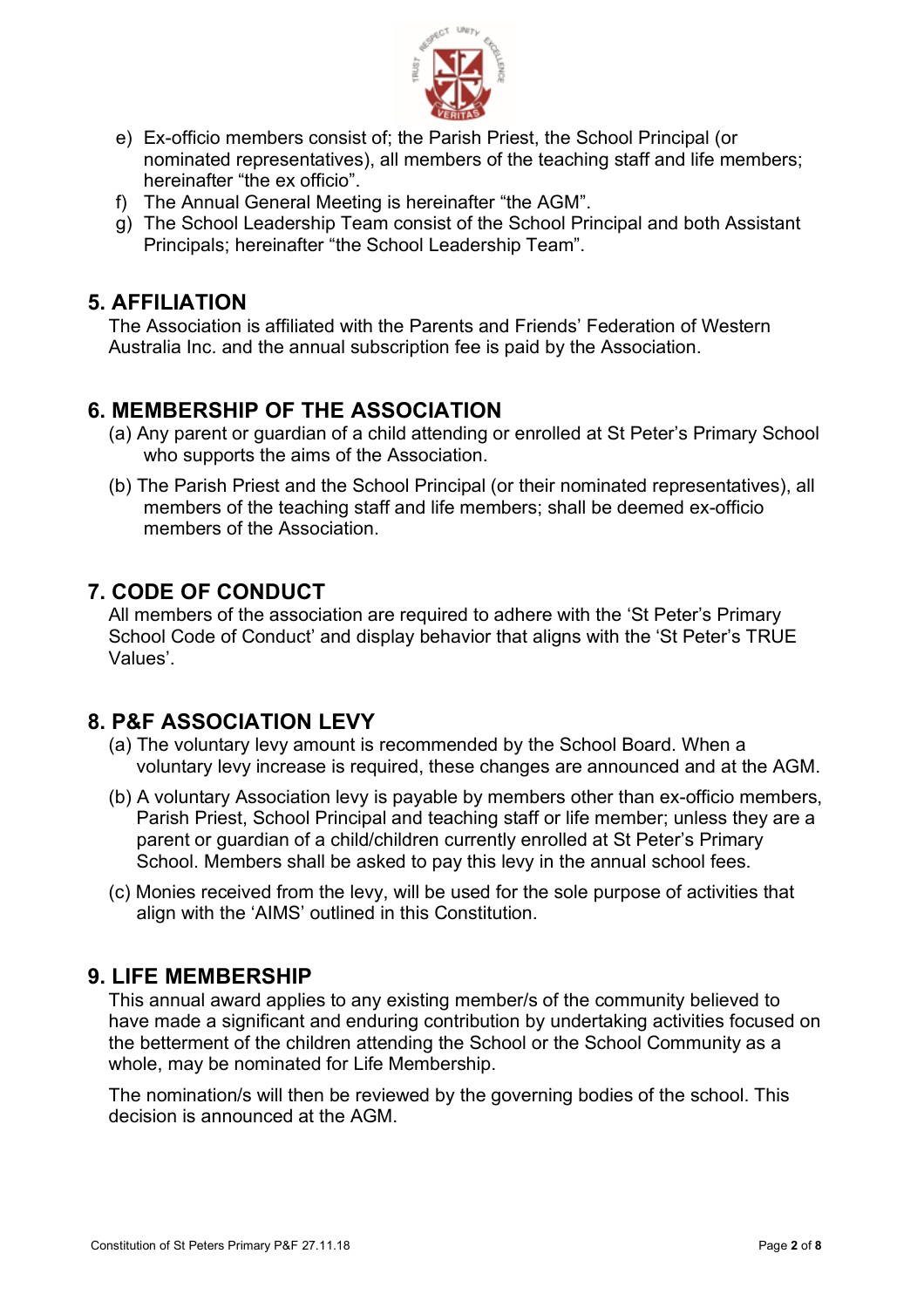

# **10. PERSON OF THE YEAR**

This annual award applies to any existing member/s of the school community believed to have made a substantial contribution during the current school year. A person/s may be nominated by a member of the school community and the decision is made by the P&F Executive Committee and announced at the end of school year final assembly.

# **11. EXECUTIVE COMMITTEE**

Executive Committee members of the Association shall be the President who will be the Association representative of the School Board, Vice President, Secretary, Treasurer and one or three General Executive Committee members.

Executive Committee members shall be elected annually at the Annual General Meeting of the Association and shall not serve in the same position for more than two (2) consecutive years, unless no other nominations are received.

#### **12. MANAGEMENT**

The Association shall be managed by a Management Committee consisting of the Executive Committee members and School Principal (and/or their nominated representatives).

#### **13. VACATION OF OFFICE**

All Executive Committee members shall vacate office at the Annual General Meeting following their election, or shall be deemed to have resigned if:

i. without an acceptable apology, they are absent from three consecutive meetings (including General Meetings, Special Meetings or the AGM).

ii. in accordance with a decision made by more than half of the Executive Committee members. In this instance the member in question is required to resign (in writing to the existing President) within fourteen (14) days.

## **14. CASUAL VACANCIES**

Any Executive Committee member vacancies that occur during the school year, will be filled at the discretion of the remaining Executive Committee members. Any ex-officio member or member of the Association can nominate for the vacancy.

## **15. ASSOCIATION MEETINGS**

An Annual General Meeting of the Association shall be held in the month of November to:

- i. receive and consider annual reports of the Committee,
- ii. elect Executive Committee Members for the ensuing year,
- iii. deal with any other matters brought before the meeting,
- iv. appoint an Auditor for the ensuing year.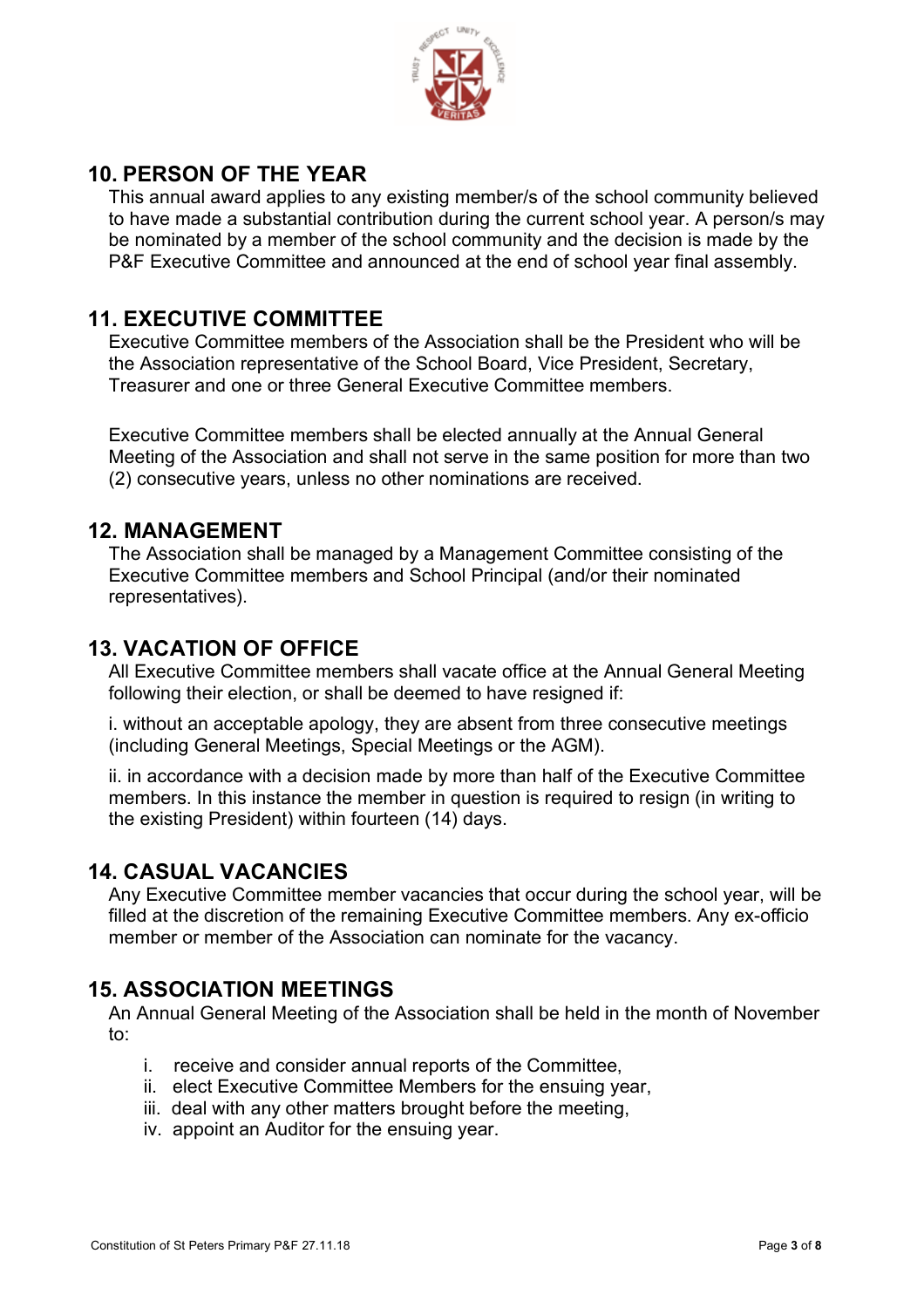

General Meetings of the Association shall be held once a month with a minimum of eight meetings per year, and in addition as deemed necessary by the Committee for the smooth and effective running of the Association.

The Annual General Meeting may fulfil the requirement of a General meeting as outlined in Rule 16.

Matters to be brought before a General Meeting of the Association shall be submitted in writing to the President or Secretary at least ten (10) working days prior to the meeting.

At any General Meeting of the Association a total of eight (8) Association Members, of which three (3) are Executive Committee members shall constitute a quorum.

At each General Meeting of the Association, the Committee shall make a report of its activities since the previous General Meeting of the Association.

Meeting dates will be published before March each school year and published on the website. If date changes are required, members will be given a minimum of one weeks' notice, via school newsletter, SMS or email.

#### **16. SPECIAL MEETINGS**

A special meeting of the Association, convened by the President or Secretary may be requested in writing, signed by at least ten (10) members of the Association. These signatories shall be required to attend the meeting called or submit a written apology. At least five (5) of the signatories must attend the meeting. The request must itemise all matters to be discussed.

Special Meetings shall be convened at the request of any of the school governing bodies. Notification of a Special Meeting shall be given to all members, at least seven (7) days prior to the meeting.

#### **17. VOTING**

Any ex-officio member, member or life member of the Association shall be eligible to vote on any matter at any Annual General Meeting, Special Meeting or General Meeting of the Association.

Any member elected or co-opted to the Committee shall be eligible to vote at any meeting of the Association.

Any ex-officio member, member or life member of the Association attending a Committee Meeting in any capacity other than an Office Bearer or Committee Member shall not be eligible to vote.

#### **18. POWERS OF THE COMMITTEE**

The Executive Committee shall have power generally to give effect to the aims of the Association and to the Rules of the Constitution, and may, subject to any decisions of the Association:

- i. formulate the standing orders of the Association to be applicable to such meeting as the Executive Committee may determine.
- ii. establish sub-committees as it may determine, to give effect to the aims of the Association.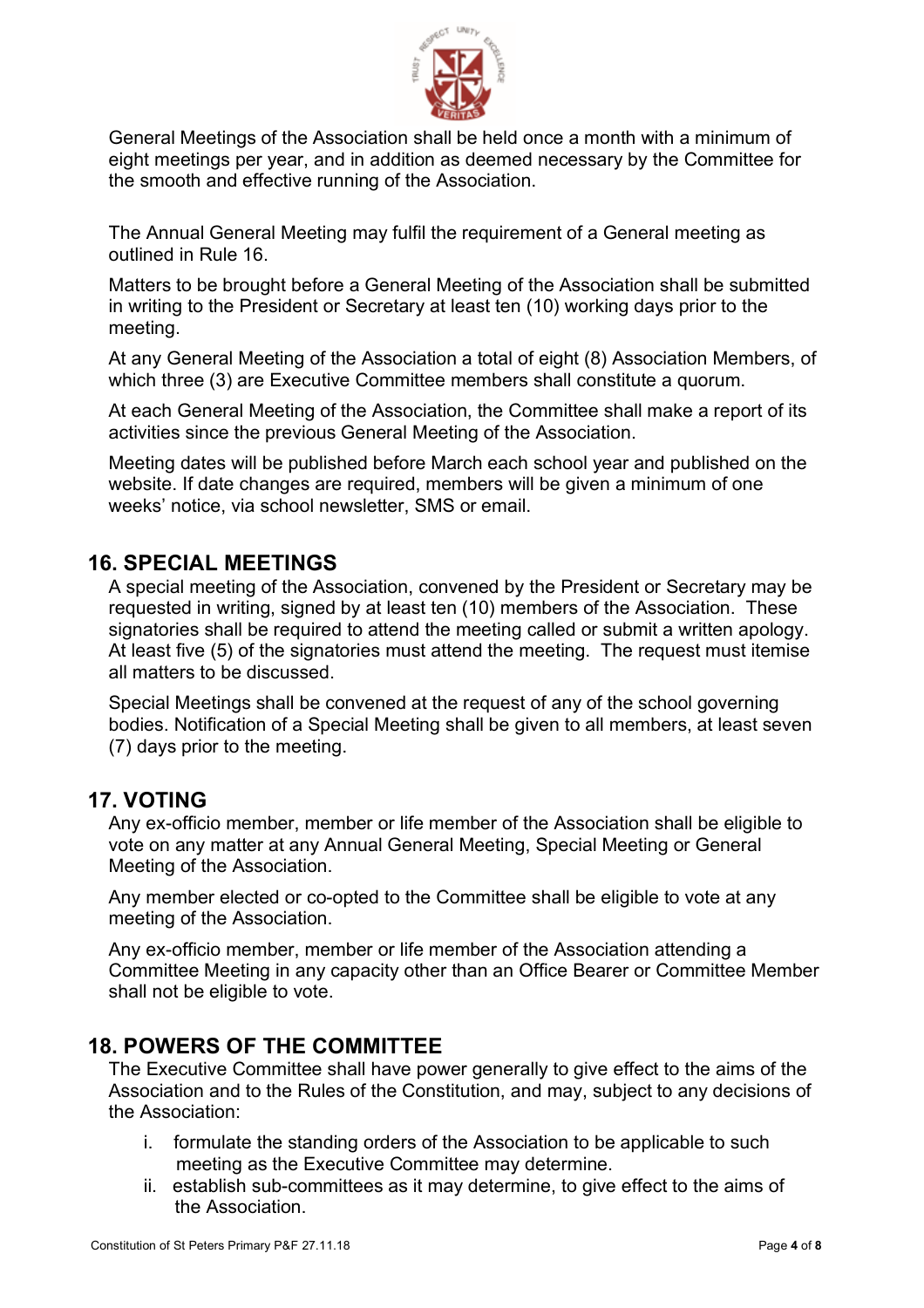

- iii. provide for the appointment of members of any such sub-committee and for the conduct of operation thereof.
- iv. define the duties and powers of its officers.

## **19. POWER OF VETO**

The School Principal shall have the power to veto any decision made at any meeting, dealing with matters of internal operations of the school.

The School Principal shall be the final authority in all matters dealing with the Association.

## **20. NOTIFICATION TO MEMBERS**

Any notification given by the Executive Committee in or attached to the school newsletter shall be deemed as notice given to all members of the Association.

#### **21. FINANCE**

The Committee shall establish a financial account to be opened in the name of the Association in such savings bank as may be determined. Cheques drawn on the account shall be signed by two of the Executive Committee Members, either, President, Vice-President, Secretary, Treasurer or Principal.

All monies received by any member of the Association on behalf of the Association shall be paid to the Treasurer or authorised agent.

## **22. NON-PROFIT MAKING**

The income and property of the Association, however derived, shall be applied solely towards the promotion of its objectives and aims.

No portion thereof shall be applied or transferred directly or indirectly by way of dividend or bonus, or otherwise by way of profit to members of the Association.

Providing that nothing shall prevent the payment of any member of the Association, for services rendered or goods supplied in the ordinary course of business.

## **23. AUDITOR**

The auditor shall audit the accounts of the Association as at the close of the financial year adopted by the Association. The auditor shall not be a member of the Committee.

#### **24. AFFILIATION**

The Association will be affiliated with the Parents and Friends Federation of Western Australia (Inc).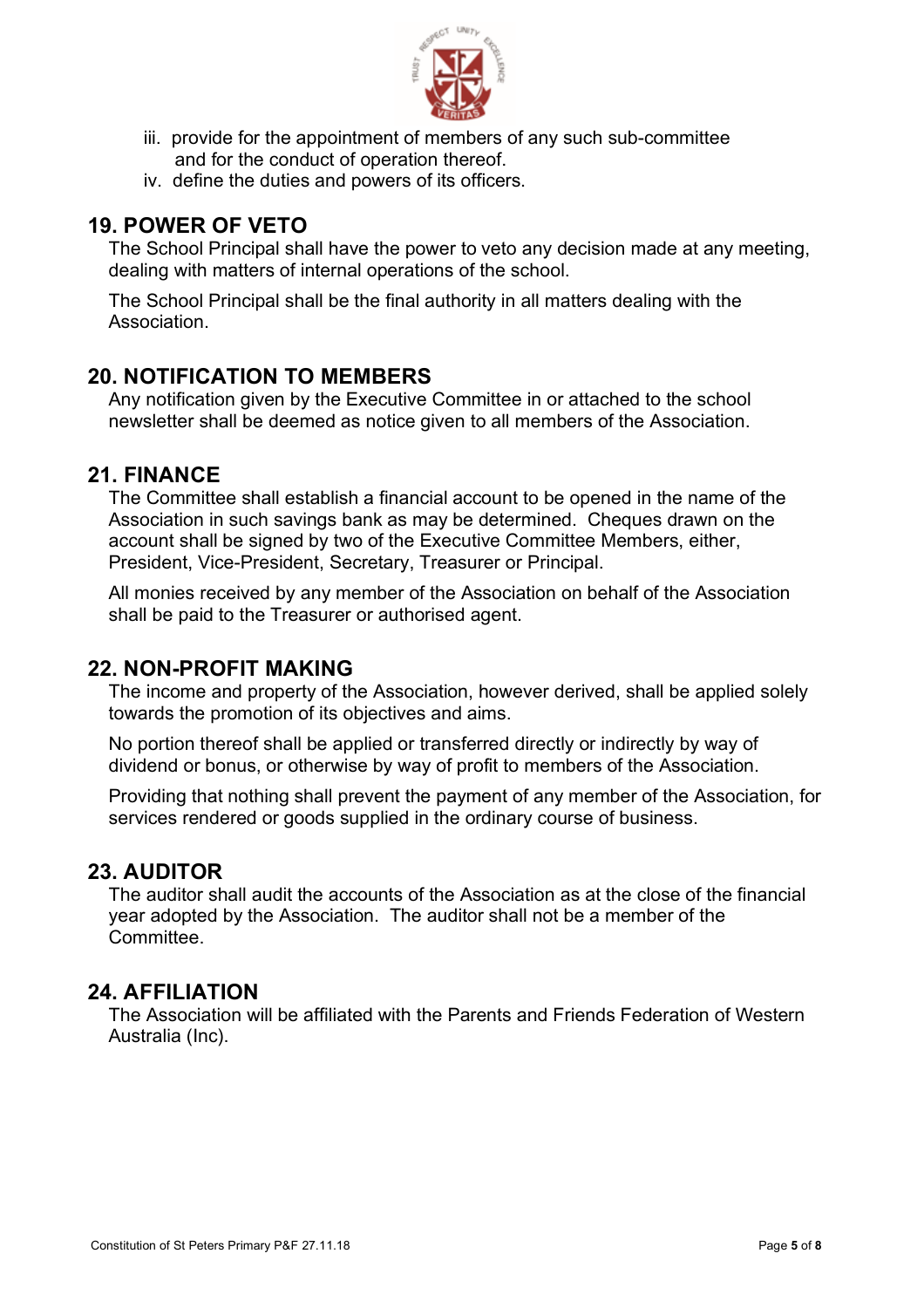

# **25. SCHOLARSHIPS**

The Association shall finance six scholarships to be awarded annually:

- a) One scholarship each to three students entering the school's most senior year at St Peter's Primary School. The scholarship shall constitute to the value of one year's school's tuition fee;
	- i) The three scholarships awarded under 25 (a) shall be known as the "Noela Smith Scholarship", the "Bill Sheridan Scholarship" and the "Sonia McCambridge Scholarship";
- b) To any child who shows talent or promise in the area of the arts. This arts scholarship shall constitute to the value of one year's school tuition fee.
	- i) This scholarship shall be known as the "Bev Ravenscroft Arts Scholarship";
- c) To any child who shows talent or promise in the area of sport. This sports scholarship shall constitute to the value of one year's school tuition fee.
	- i) This scholarship shall be known as the "Bernadette Preston Sports Scholarship";
- d) To any child who shows talent or promise in displaying the St Peter's Primary School TRUE Values. This TRUE Values scholarship shall constitute to the value of one year's school tuition fee.

i) This scholarship shall be known as the "Joe Tavelli TRUE Values Scholarship";

- e) Recipients of the "Noela Smith, Bill Sheridan and Sonia McCambridge Scholarships" are selected by the Principal and teaching staff of St Peter's Primary School on conscientious effort, self-discipline, acceptance of responsibility and readiness to be helpful and obliging to all members of the school community; this is not limited to one child per class as it is based on merit across the year group.
- f) The recipient of the "Bev Ravenscroft Arts Scholarship" shall be nominated by the parents and or the teaching staff of St Peter's Primary School in consultation with the Music, Dance and Art teachers concerned. Final selection shall be made by a sub-committee comprising the School Principal, a teacher responsible for Music, Dance or Art, and the President or an Executive member of the Association;
- g) The recipient of the "Bernadette Preston Sports Scholarship" shall be nominated by the parents and or the teaching staff of St Peter's Primary School in consultation with the Sport Teacher. Final selection shall be made by a subcommittee comprising the School Principal, a teacher responsible for Sport, and the President or an Executive member of the Association;
- h) The recipient of the "Joe Tavelli TRUE Values Scholarship" shall be nominated by the parents and or teaching staff of St Peter's Primary School. Final selection shall be made by a sub-committee comprising the School Principal, teaching staff, and the President or an Executive member of the Association;
- i) The scholarship recipients shall be announced by the President or representative of the Executive Committee at the appropriate occasion that the scholarships are being presented; and
- j) The Scholarships shall be presented by a member of the family, or a nominee of their family, in whose name the Scholarship has been awarded. In the absence of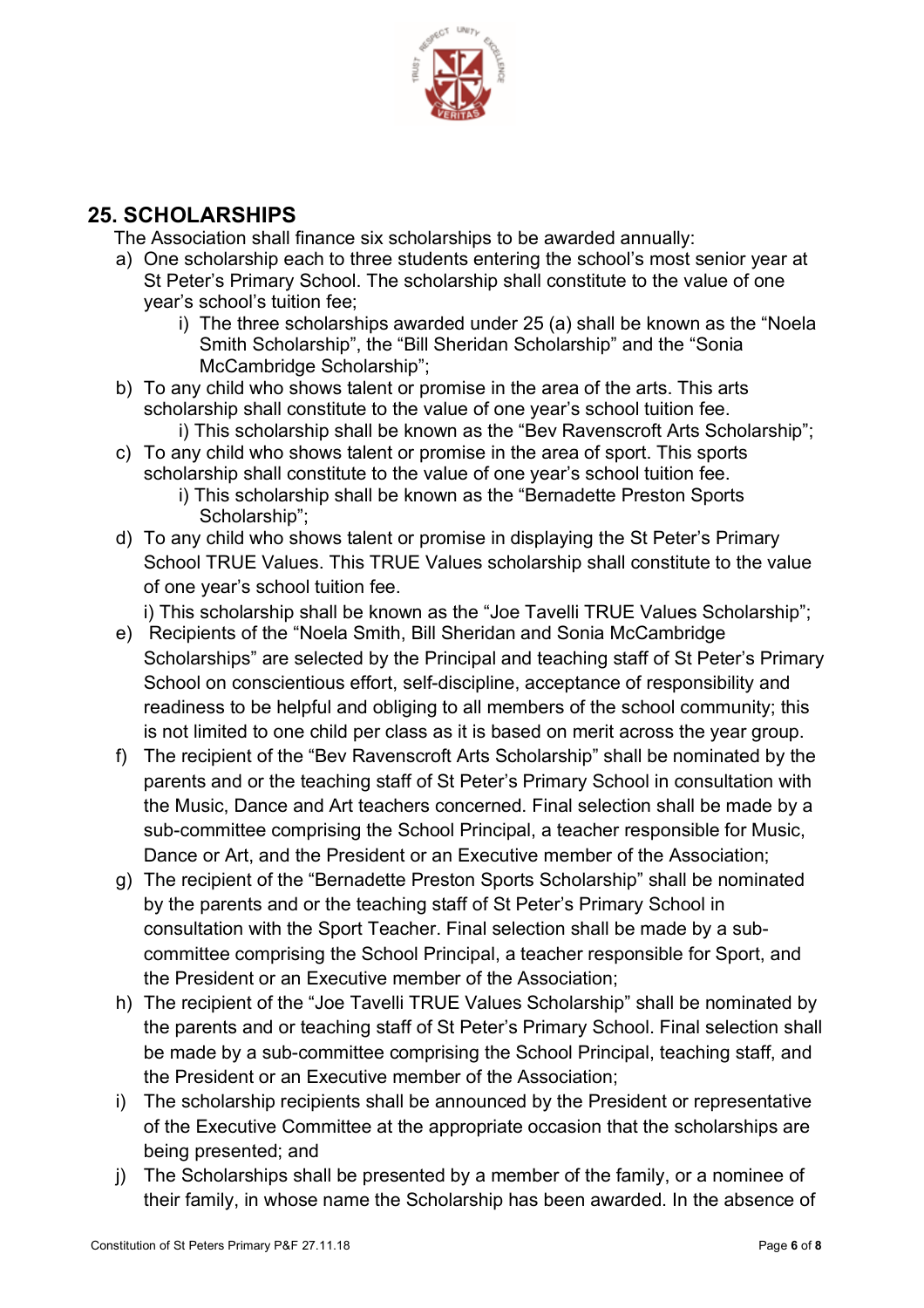

a family member or the family's nominated representative; the School Leadership team in consultation with the P&F President will nominate an appropriate person.

## **26. AMENDMENTS**

This constitution may be amended or altered at any General Meeting or Annual General Meeting of the Association if notice of any proposed amendment, alteration or addition shall have been given in writing at a previous meeting of the Association.

No alteration, amendment or addition shall be made to these rules except by a twothirds majority of members present and voting at a meeting dealing with such alteration, amendment or addition.

#### **27. INTERPRETATION OF RULES**

If any question arises as to the interpretation of the rules of the Association, the same shall be determined by the President, subject to right of appeal to the Committee.

In these Rules, where the context so admits, the masculine shall include the feminine and the singular shall include the plural and vice versa.

The Association may at any time with the consent of more than half of the members, present at a General Meeting to nominate that the Association be dissolved.

If upon dissolution of the Association, after all debts and liabilities have been satisfied; there remains property or assets of any kind; they shall be given or transferred to the St Peter's Primary School Board.

# **28. ST PETER'S PRIMARY SCHOOL PARENTS AND FRIENDS ASSOCIATION CONSTITUTION AMENDMENTS**

- The foregoing Constitution was adopted at the Meeting of the Association held on the 16th day of June 1987 and amended at a meeting of the Association held on the 28th day of July 1987.
- The second amendment took place at the General Meeting of the Association held on the 6th day of December 1993.
- The third amendment took place at an Association Meeting on the 5th day of February 1996.
- The fourth amendment took place at a General Meeting of the Association on the 6th day of April 1998.
- The fifth amendment was adopted at the 1998 Annual General Meeting held on the 23rd day of November 1998 and amended at a General Meeting of the association on the 14th day of June 1999.